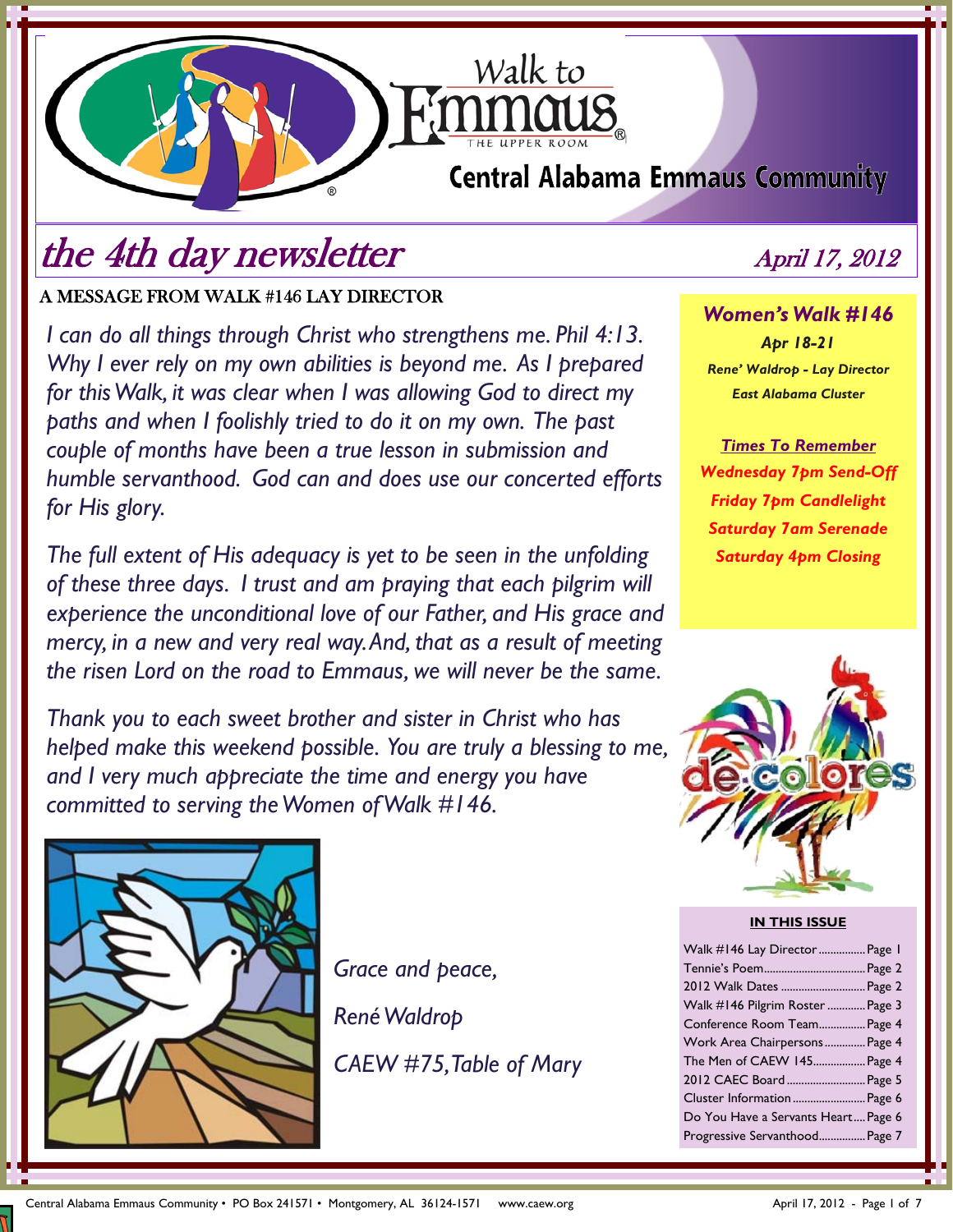# Our Eyes Will See Clearly

These trials are almost over it's just a few more days Then our Father will command us to leave our lonely graves We will meet Him in the distance to live with Him on high In the glorious New Jerusalem we will tell this world good bye

He will welcome us with arms spread wide and walk us to our home We will live with Him in eternity and nevermore shall roam We will gather with our loved ones there and sing with the angels too Our voices all in harmony we begin our life brand new

We will walk with Him down streets of gold in awe of what we see Knowing that forever more this land is where we'll be We will visit with the saints of old and listen as they tell Of how the God that saved them saved you and me as well

Then time will come when we can sit and ask God of the times When we had felt so all alone in the valleys of our minds All along He will answer and show us that through those days He was always gently guiding to bring us closer to His ways

God will lift the veil away and our eyes will clearly see Our life was all planned out for us the way He wanted it to be Before you were ever thought of by your parents for your birth God had you in His mind and heart for your special place on earth

## Sign Up For Emmaus Prayer Vigils To sign up for a prayer vigil for Emmaus Walks

locally and around the world go to: **http://www.3dayol.org**

click on the walk number on the schedule and look for sign up information.

Community Prayer Requests **http://www.caew.org**

## 2012 Walk Dates to Remember

Men's Walk #147 May 16-19 Mike Whitt - Lay Director Valley Cluster

Women's Walk #148 Aug 22-25 Rita Carswell - Lay Director Prattville Cluster

Men's Walk #149 Sept 19-22 Waldo Edwards - Lay Director Elmore Cluster

Women's Walk #150 Oct 17-20 Lynn Mitchell - Lay Director Lake Martin Cluster

For additional Emmaus and Chrysalis information and updates, periodically refer to our website at **WWW.CaeW.Org** Remember, God equips & gives you the means & strength you need to serve, and bring others to Christ.



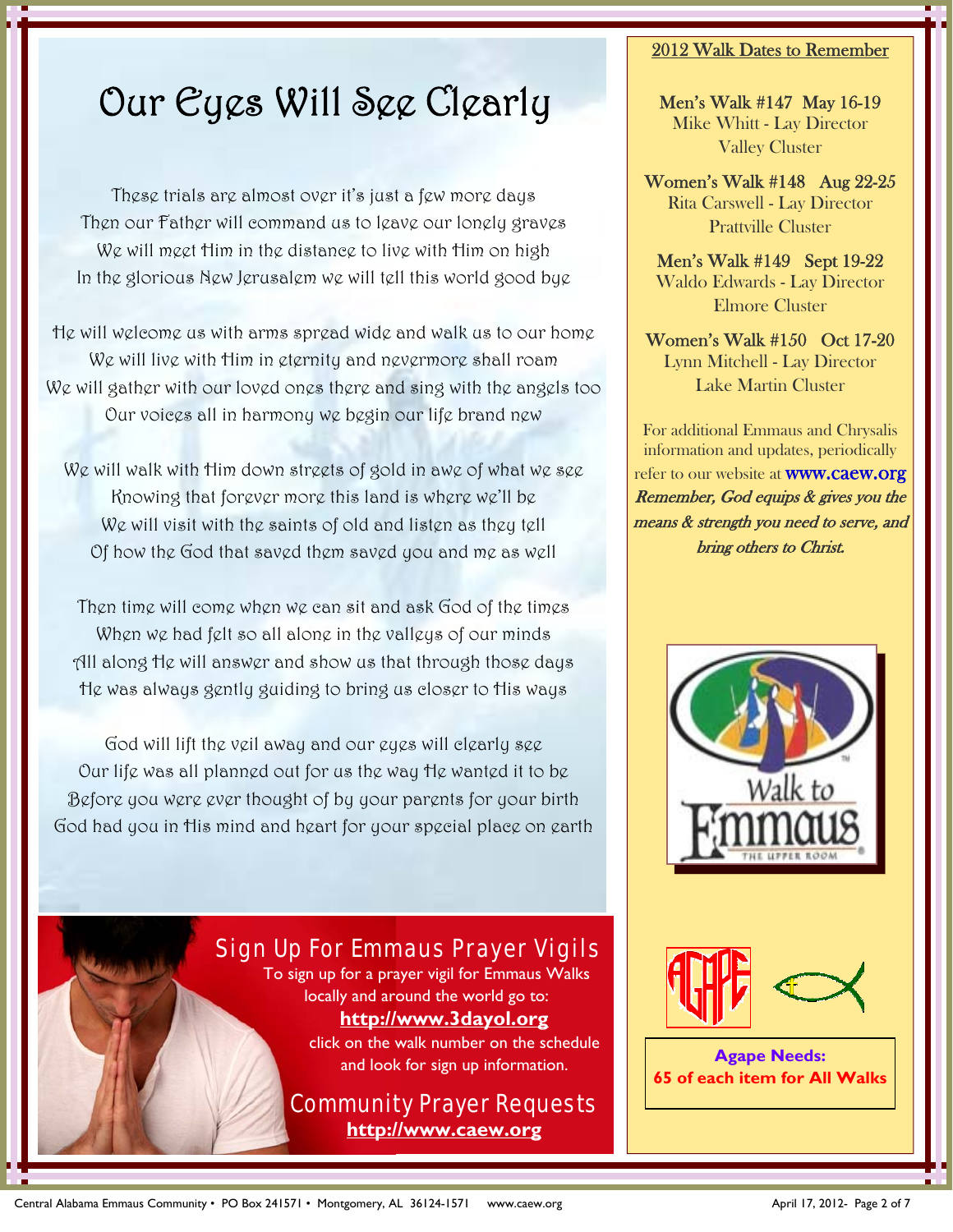# Pilgrims of Women's Walk #146

| <b>Pilgrims</b>     |                      | <b>City</b>  | <b>Church</b>                     | Sponsor(s)                                        |  |
|---------------------|----------------------|--------------|-----------------------------------|---------------------------------------------------|--|
|                     | <b>Brenda</b> Bounds | Autaugaville | Crosspoint Christian - Selma      | Mike & DenaCutler                                 |  |
|                     | KimBryan             | Auburn       | First Baptist - Opelika           | Jenni Day Rene' Waldrop                           |  |
| Libby Byrd          |                      | Auburn       | More Than Conqueror Faith - B'ham | Darlene Gill                                      |  |
|                     | Christi Chapman      | Opelika      | <b>First Baptist</b>              | Clint Chapman                                     |  |
| Cecilia Clark       |                      | Lafayette    | <b>Airview Baptist</b>            | Krystal Tumlin                                    |  |
|                     | Mary Davis           | Clanton      | <b>First Baptist Clanton</b>      | David Edwards                                     |  |
|                     | Sonia Devine         | Wetumpka     | <b>Eastmont Baptist</b>           | Jamie Brown Lisa Howe                             |  |
|                     | Jean Fuller          | Opelika      | <b>Living Waters Ministries</b>   | Gayle Berry                                       |  |
|                     | Judy Fuller          | Montgomery   | <b>Eastmont Baptist</b>           | Deborah Messick Arnold Fuller                     |  |
|                     | Myril Giddens        | Alex City    | <b>Rocky Creek</b>                | Sundra & Randy Kinman                             |  |
|                     | Amy Hayworth         | Auburn       | <b>AUMC</b>                       | Ashley Belcher Jamie Brown                        |  |
| Hayden Helms        |                      | Cecil        | St. James UMC                     | <b>Lisa</b> Helms                                 |  |
| Courtney Ingram     |                      | Opelika      | Providence Baptist                | <b>Ben</b> Ingram                                 |  |
| <b>Kathy</b> Jones  |                      | Greenville   | <b>Antioch East Baptist</b>       | Deborah Messick Brad Jones                        |  |
|                     | Karen Lashley        | Opelika      | Journey Church                    | Vic Anthony                                       |  |
|                     | Melonie Latshaw      | Eclectic     | Beacon of Hope Church of God      | Jamie Brown                                       |  |
|                     | Angela Ledbetter     | Dadeville    | Providence                        | Karesa Adams                                      |  |
| <b>Brandi</b> Lynch |                      | Alex City    | Alex City UMC                     | RonnieLynch                                       |  |
| CynthiaLynch        |                      | Alex City    | Alex City UMC                     | RonnieLynch                                       |  |
|                     | Pat McCormick        | Prattville   | Hunter Hills COC                  | Gayle Anderson John Murphy                        |  |
|                     | Susan Miles          | Alex City    | <b>First Baptist-Alex City</b>    | Christine Cromer                                  |  |
|                     | Shelly Montreuil     | Montgomery   | Frazer UMC                        | Dana Pouncy                                       |  |
|                     | Jo Oswald            | Eclectic     | Eclectic UMC                      | Donna Goodwin                                     |  |
|                     | Amy Owens            | Auburn       | <b>First Baptist Opelika</b>      | Debra Walters                                     |  |
|                     | Dana Redden          | Montgomery   | <b>Eastmont Baptist</b>           | Deborah Messick                                   |  |
|                     | Missy Shumate        | Auburn       | Cornerstone UMC                   | JenniferSpencer                                   |  |
|                     | VirginiaSingleton    | Opelika      | <b>True Deliverance Holiness</b>  | Tricia Wilkerson Whit/Leslie Wisner               |  |
| BarbaraSmith        |                      | Montgomery   | <b>First Baptist</b>              | Helen Johnson                                     |  |
|                     | Cindy Smith          | Cecil        | Woodland UMC                      | Laura Lane                                        |  |
|                     | Beth Tatum           | Auburn       |                                   | Vickie Cooper                                     |  |
|                     | Jo Tatum             | Prattville   | Hunter Hills COC                  | Gayle Anderson John Murphy                        |  |
| Jeannie Volpe       |                      | Wadley       | Community Life - Roanoke          | Tammy Culbertson                                  |  |
|                     | Maria Wallace        | Opelika      | Pine Grove                        | Matthew Arnold, Kimberly Rutledge, Melissa Harris |  |
|                     | Kimberly Whitehurst  | Alabaster    | <b>First Baptist of Alabaster</b> | Daryl Whitehurst                                  |  |
|                     | Dot Wilkinson        | Selma        | <b>First Presbyterian</b>         | Julie Ford                                        |  |
|                     | Misty Wilkinson      | Selma        | <b>Elkdale Baptist</b>            | Allen Wilkinson                                   |  |
|                     | Karla Wilson         | Opelika      | <b>First Baptist</b>              | Rene Waldrop                                      |  |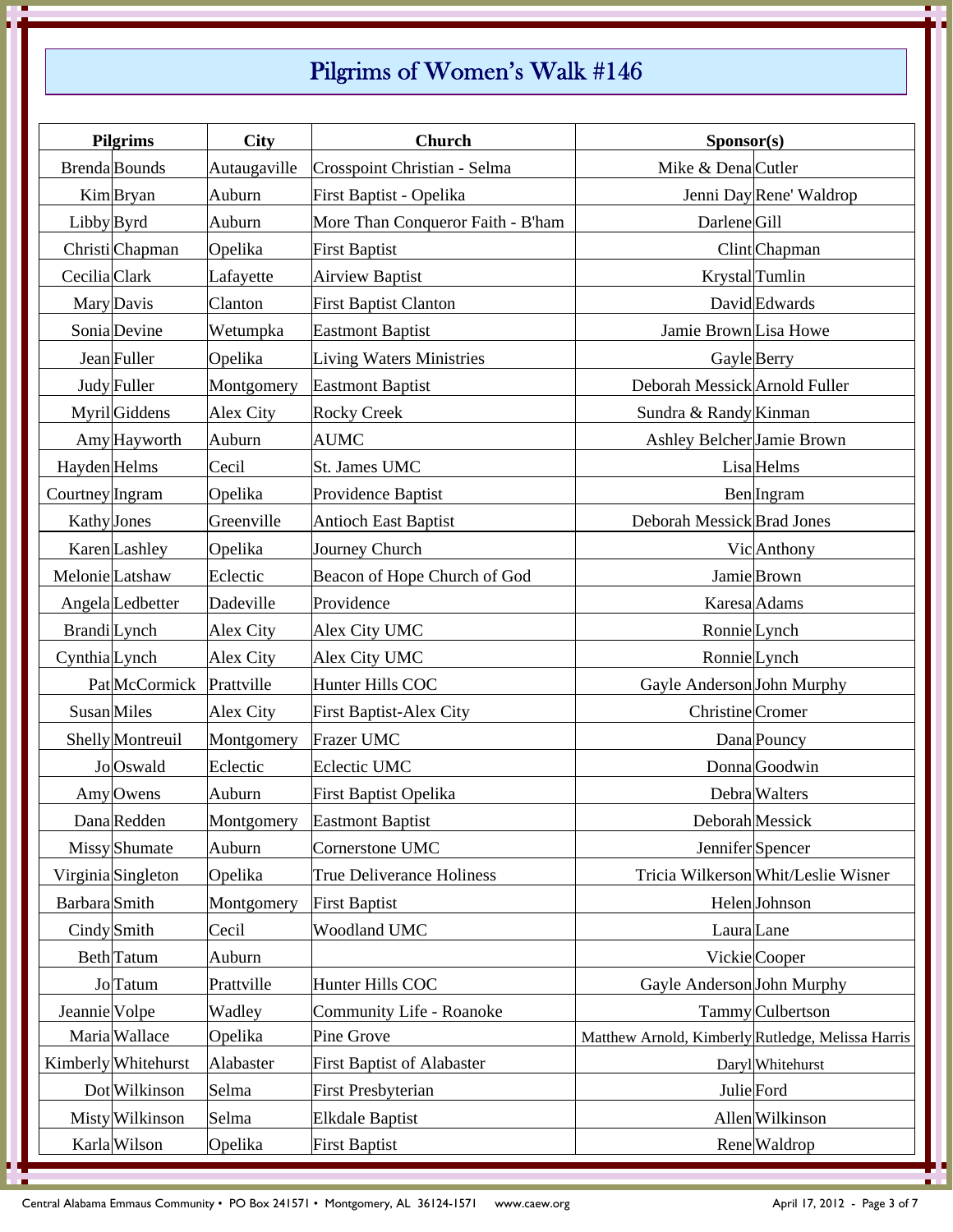## Conference Room - Women's Walk #146 | | | Work Areas - Women's Walk #146

| Lay Director                                    | René Waldrop            |
|-------------------------------------------------|-------------------------|
| <b>Assistant Lay Directors</b>                  | Shay Baugh              |
|                                                 | <b>Rita Carswell</b>    |
|                                                 | Jenny Lyn Henig         |
|                                                 | Kathy McWhorter         |
| <b>Spiritual Director</b>                       | Rev. Larry Anderson     |
| Assistant Spiritual Directors Rev. Deborah Born |                         |
|                                                 | Rev. Lu Anne Houser     |
|                                                 | Rev. Steve Kopp         |
| <b>Music</b>                                    | <b>Joy Samford</b>      |
|                                                 | <b>Karen Dean</b>       |
| Media                                           | <b>Lindsay Griffies</b> |
| <b>Table Leaders</b>                            | <b>Thinia Biblis</b>    |
|                                                 | Kelli Harris            |
|                                                 | <b>Linda Pearson</b>    |
|                                                 | <b>Sybil Pemberton</b>  |
|                                                 | Sue Olson               |
|                                                 | <b>Tricia Wilkerson</b> |
| <b>Assistant Table Leaders</b>                  | <b>Catherine Gilmer</b> |
|                                                 | Katie Hagood            |
|                                                 | Raylaine Henderson      |
|                                                 | Carolyn Robinson        |
|                                                 | <b>Tennie Sandord</b>   |
|                                                 | <b>Tracy Teel</b>       |
| Board Rep.                                      | Wendy Rajan             |

| <b>SUPPORT AREA</b>               | <b>CHAIRPERSON</b>                               |  |
|-----------------------------------|--------------------------------------------------|--|
| <b>AGAPE</b>                      | Jamie Brown                                      |  |
| <b>BEDTAGS</b>                    | Sandra Many's Reunion Group                      |  |
| <b>BOOK COVERS / BAGS</b>         | Darlene Gill                                     |  |
| <b>BOOK TABLE</b>                 | Helen Johnson                                    |  |
| <b>CANDLELIGHT</b>                | Cindy & Frank Clem                               |  |
| <b>ENTERTAINMENT</b>              |                                                  |  |
| <b>FRIDAY NIGHT PARTY</b>         | Melissa Harris, Kimberly Rutledge                |  |
| <b>GREETERS</b>                   | Bob Money, Leonard Bell                          |  |
| <b>HOUSING &amp; REGISTRATION</b> | David Hagood                                     |  |
| <b>LOGISTICS</b>                  | Dan Goslin                                       |  |
| <b>MEAL PREPARATIONS</b>          | Bob Money                                        |  |
| <b>MEAL SERVICE</b>               | Debra Lee Walters, Tracy Smith,<br>Helen Johnson |  |
| <b>NAME TAGS</b>                  | Brenda Fasterwood                                |  |
| NEWSLETTER                        | Sherry Watkins                                   |  |
| <b>PHOTOGRAPHY</b>                | Rita Harman                                      |  |
| REFRESHMENTS                      | Lynn Sherrer                                     |  |
| <b>SERENADE</b>                   | Kay Walters                                      |  |
| <b>SPEAKERS' PRAYER CHAPEL</b>    | Laura Zutter,                                    |  |
|                                   | Shanda Foster's Reunion Group                    |  |
| <b>SPONSORS' HOUR</b>             | Ashley Belcher, Jamie Brown                      |  |
| <b>72 HOUR PRAYER VIGIL</b>       | Leslie Wisner                                    |  |
| <b>WORSHIP</b>                    | Claire & Charlie Goldman,                        |  |
|                                   | Scott Morgan                                     |  |

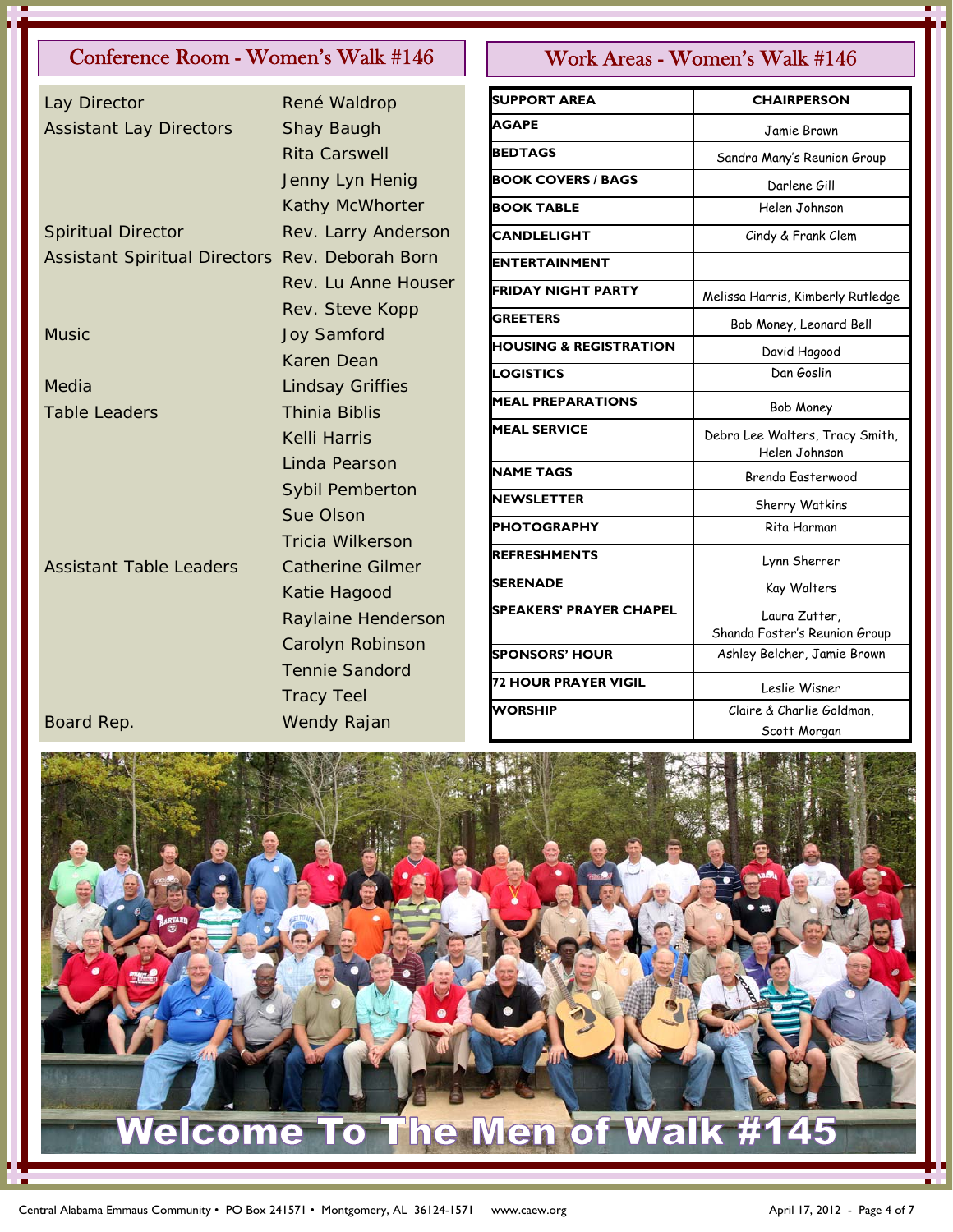

If you don't have email or computer access, call anyone in the Community to assist you with any update needed to your current address, phone or other information.

| <b>Emmaus Work</b>                                      | 2012 Community            |  |
|---------------------------------------------------------|---------------------------|--|
| 72 Hour Prayer Vigil                                    | <b>Wendy Rajan</b>        |  |
| Agape                                                   | <b>Lynnie Kopp</b>        |  |
| <b>Book Table</b>                                       | Pat Barnt                 |  |
| Candlelight                                             | Don Ingram                |  |
| <b>Food Preparation</b>                                 | <b>Robert Turner</b>      |  |
| <b>Friday Night Party</b>                               | <b>Tracie Starr</b>       |  |
| <b>Greeters</b>                                         | <b>Kathy Nichols</b>      |  |
| <b>Housing and Registration</b>                         | <b>Kathy Nichols</b>      |  |
| Logistics                                               | Danny Sanford             |  |
| <b>Meal Service</b>                                     | <b>Rita Carswell</b>      |  |
| Music & Media                                           |                           |  |
| Photography                                             | Sharon Irish              |  |
| <b>Refreshments</b><br><b>Tracie Starr</b>              |                           |  |
| Serenade                                                | <b>Michelle Granberry</b> |  |
| <b>Speaker's Prayer Chapel</b>                          | <b>Wendy Rajan</b>        |  |
| Sponsor's Hour                                          | <b>Kay Morris</b>         |  |
| <b>Supplies</b>                                         | <b>Judy Lovelady</b>      |  |
| Worship                                                 | <b>Darrell Pearson</b>    |  |
| Registrar - Men's<br><b>Jim Snyder</b>                  |                           |  |
| Registrar - Women's                                     | Lynn "Mo" Moseley         |  |
| Name Badge Coordinator                                  | <b>Brenda Easterwood</b>  |  |
| <b>Community Website Coordinator</b>                    | <b>Allen Brewer</b>       |  |
| <b>Community Newsletter</b>                             | <b>Sherry Watkins</b>     |  |
| <b>Community Spiritual Director</b>                     | Jamie Barkley             |  |
| <b>Community Lay Director</b>                           | <b>Darrell Pearson</b>    |  |
| <b>Community ALD</b>                                    | Don Ingram                |  |
| <b>Community Treasurer</b><br><b>Michelle Granberry</b> |                           |  |
| <b>Community Secretary</b>                              | <b>Sharon Irish</b>       |  |
| <b>Communications Coordinator</b>                       | <b>Pat Barnt</b>          |  |
| <b>Community ASDs</b>                                   | Dru Mattox, Mike Wells    |  |
|                                                         | & David Waldrop           |  |
| <b>Chrysalis Committee Chairperson</b>                  | <b>Angi Rhymes</b>        |  |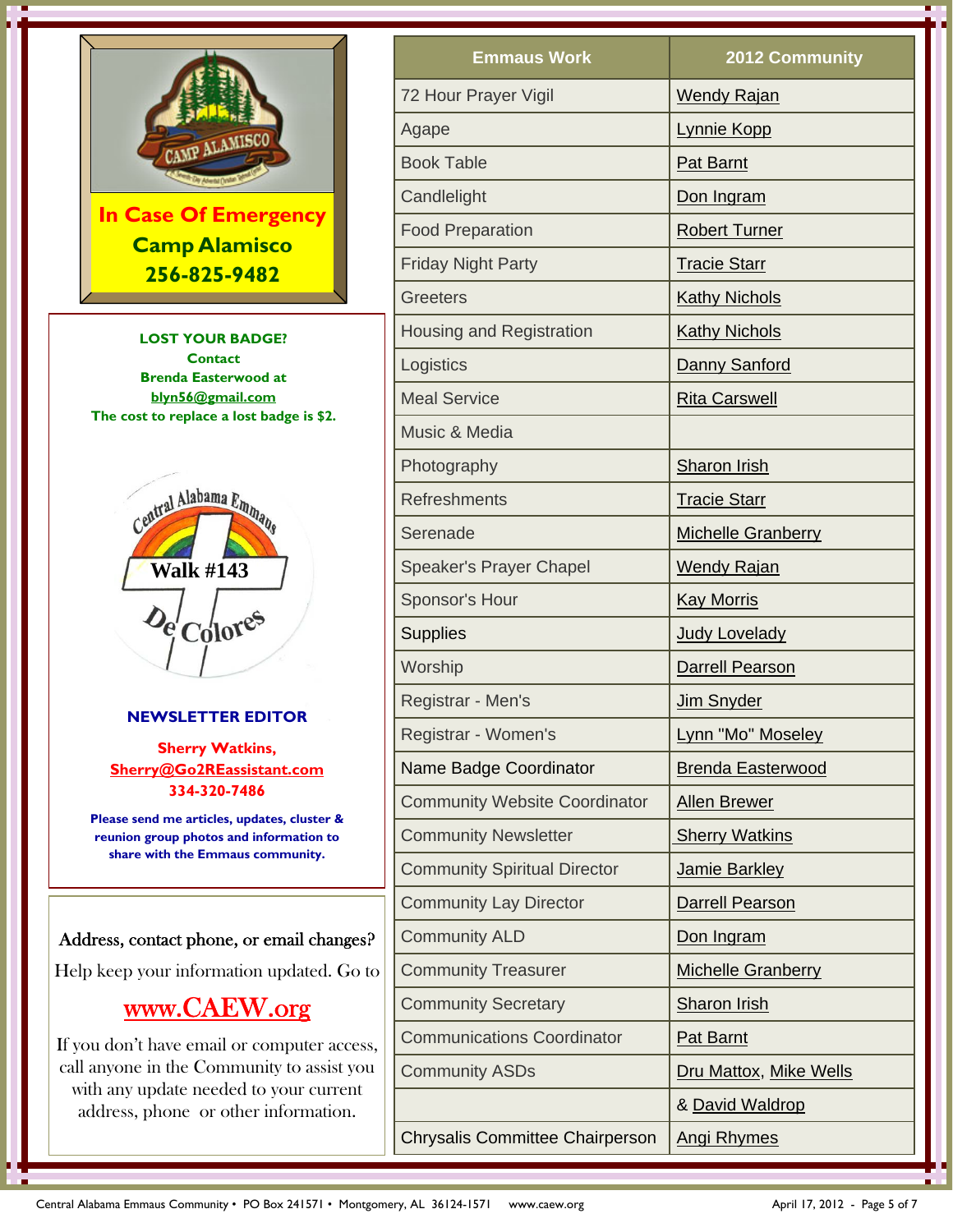# **2012 CAEW—CLUSTER INFORMATION**

**East Alabama Emmaus Cluster:** Contact – Sharon Irish mail: sharonandart@bellsouth.net - 334-887-5762 Covered dish dinners are on the first Tuesday following each walk at 6pm at Auburn UMC or Trinity UMC (Opelika).

**Elmore County Emmaus Cluster:** Contact – Shirley Esco email: dsesco9696@dishmail.net - 334-569-3909 Meets the  $2<sup>nd</sup>$  Tuesday of each month at Elmore UMC.

**Lake Martin Area Emmaus Cluster :** Contact – Jim Ferguson email: thefergusons73@gmail.com Meets on Mondays following a walk at 6:30pm and have a covered dish dinner. Rotate between Flint Hill UMC, Dadeville FUMC, Trinity UMC, and Hillabee Baptist.

**Millbrook Miracles Emmaus Cluster:** Contact – Jamie Brown email: jybsphr03@aol.com - 334-462-0300 Meets at 12 noon on the  $4<sup>th</sup>$  Sunday of each month for a covered dish meal. Odd numbered months at Millbrook FUMC and even numbered months at Robinson Springs UMC.

**Montgomery Emmaus Cluster:** Contact John Morris JMorris1050@yahoo.com - 334-277-2392 Covered dish dinners are held at Aldersgate UMC on the  $4<sup>th</sup>$ Tuesday of each month at 6:30pm

**Prattville Walkers Emmaus Cluster:** Contact Brad Zimanek iowahawks22@msn.com - 334-717-0739 or

Ed Reschke – ereschke@hotmail.com Bring snack and drink to share. Meetings on  $3<sup>rd</sup>$  Thursday at 6:30pm at Trinity UMC in Prattville.

**Selma Emmaus Cluster:** Contact – Shelton Nichols email: sheltononree@charter.net - 334-875-2252 Covered dish dinners held the first Tuesday of each month at 6:30pm at Church Street UMC in the fellowship hall.

### **Valley Emmaus Cluster:** Contact – Gary Harris Email: music@lumchurch.com

Covered dish dinners are held at various church locations at 6:30pm on the Tuesday following each walk. If walks are back to back, the two walks are combined in one dinner after the second walk.



## **Do You Have A Servant's Heart?**

Has God blessed you with the insight to see the needs of others and reach out in compassion and understanding even when they, themselves, cannot reach out and ask for help?

This month I had the rare opportunity to not only reach out and touch a few lives, but to be blessed in return. I say rare because in my own experience, it's either been one or the other—not both at the same time. I used to believe that it was because giving and receiving at the same time would take the focus off what God intended for us, or the other party, to learn.

But this month, as I was fulfilling God's desire for me to serve others, He sent others to act as servants to my family. And you know what I learned? Humbling yourself to receive God's blessings is just as important as humbling yourself to give God's blessings to others. Whether you give or you receive, you must first humble yourself before the Lord and let His will take precedence over your circumstances, your emotions, your finances, and your actions.

It doesn't matter what you own, how much money you have in the bank, how talented or educated you are, or how many people you know. If God calls you to have a servant's heart, He will make a way for you to accomplish what He has put on your heart to do.

A servant's heart has more to do with your relationship with God than it has to do with your desire to be recognized for your good deeds. Having a servant's heart is one the most beautiful expressions of love I know. It's showing your love to another human being by simply being who God intended you to be. It's about seeing a need and fulfilling it without any strings attached. It's about making yourself uncomfortable so that someone else could be comfortable. It's about showing Christ's love through your actions and words. And finally, it's about touching the lives of those around you with such a gentle kindness that your act will be remembered for years to come.

Pay attention when God calls you to serve others. Listen with your heart, not your mind. Hear what God wants you to do—not what you think should be done.

You might think a check to pay a bill will solve someone's problem, but that might not be what God wants you to do. God may want you to teach that person how to budget his income so that he's not in the same boat next month. You might think a prayer is all that is needed, but God might want you spend quality time with that person. You might think a having a garage sale to remove clutter from someone's life will help her get more focused, but God might want you to help that person reorganize her life by ministering to her soul while you weed through her material possessions.

Taking the time to listen to what God wants you to do, humbling yourself to do what He has called you to do, and then faithfully following His orders regardless of how uncomfortable it makes you is truly what a servant's heart is all about. It's selfless love at its best and God couldn't ask for a better gift or testimony of your relationship with Him.